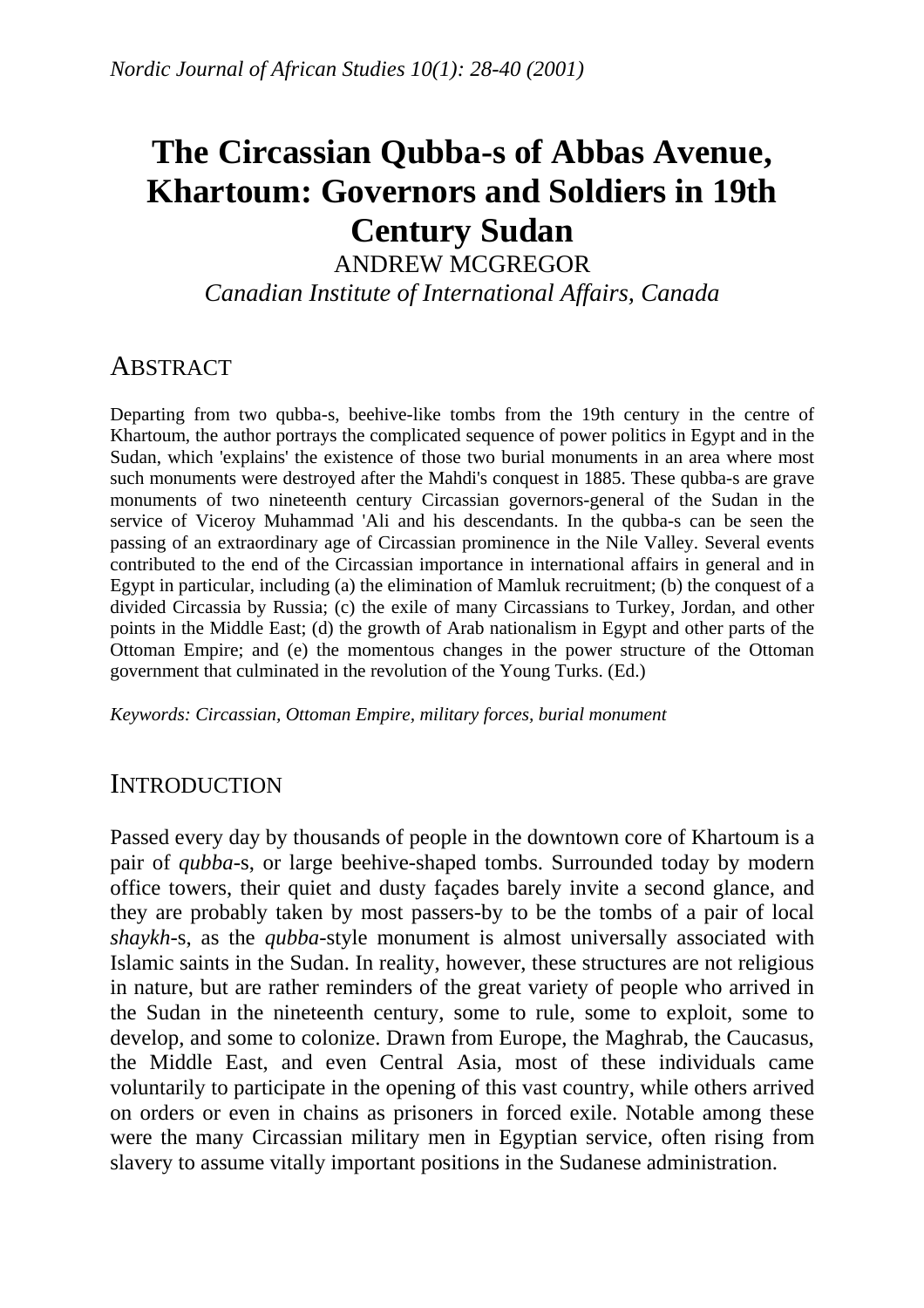The *qubba*-s on 'Abbas Avenue are almost unique examples of 'secular' monuments of this type in the Sudan as they mark the burials of two nineteenth century Circassian governors-general of the Sudan in the service of Viceroy Muhammad 'Ali and his descendants. Many examples of *qubba*-s devoted to Sudanese holy men are surrounded by subsidiary burials as followers and even later generations hope to partake in the *baraka* of the *shaykh* through burial close to his monument. Mimicking this pattern of burials, the secular *qubba*-s of 'Abbas Avenue are likewise accompanied by a number of subsidiary graves, including those of a pair of notable native Sudanese officers of the Egyptian army who pursued service as far a field as Greece, the Crimea and Mexico.

After the abandonment of Khartoum following the Mahdi's conquest in 1885 and the subsequent demolition of all major buildings for materials for the new 'Islamic' capital of Omdurman across the White Nile, the Circassian *qubba*-s became virtually the only intact remnants of the pre-Mahdist Sudanese capital. It would seem logical to assume that these tombs evaded destruction by the religiously inspired Mahdists through their resemblance to the tombs of Islamic holy men, but the reasons for their survival may be much more complex.

### 1. THE CIRCASSIANS

The Circassians (also known as Cherkess and Adyghe) who occupied the western half of the north Caucasus are among the most ancient of the region's innumerable ethnic and linguistic groups. By the tenth to thirteenth centuries AD the Circassians began to consolidate themselves on the Black Sea coast, trading with Byzantium and the Mediterranean merchant cities. Among the products dealt were highly prized Circassian slaves, the women esteemed for their beauty and the young men for their military prowess (Allen 1970). Nominally Christian with many pagan traditions, the Circassians turned to Islam (introduced by Crimean Tatars) in the 17th and early 18th centuries as a reaction to the Russian threat from the north. The Circassians were politically tied to the Ottoman Empire, but disunity amongst the various tribes allowed Russia to militarily penetrate their homeland. In the 1829 Treaty of Adrianople (Edirne) the Ottoman empire gave up all claims on the fertile Circassian homeland, but in the 1830's a sense of national identity was formed with British and Ottoman encouragement. Foreign intervention on behalf of the Circassians seemed possible during the early stages of the Crimean War, but eventually the Allies (Britain, France and Turkey) decided to make a landing on the Crimean peninsula rather than the Black Sea coast, despite Turkish support for military intervention in the Caucasus. Major Russian operations resumed in 1862, and after 35 years of nearly constant warfare, Circassian resistance collapsed in 1864, with four to five hundred thousand Circassians being driven from their lands into ships destined for Turkey. Heirs to a proud warrior tradition, some Circassian chiefs were said to have ridden their horses into the Black Sea,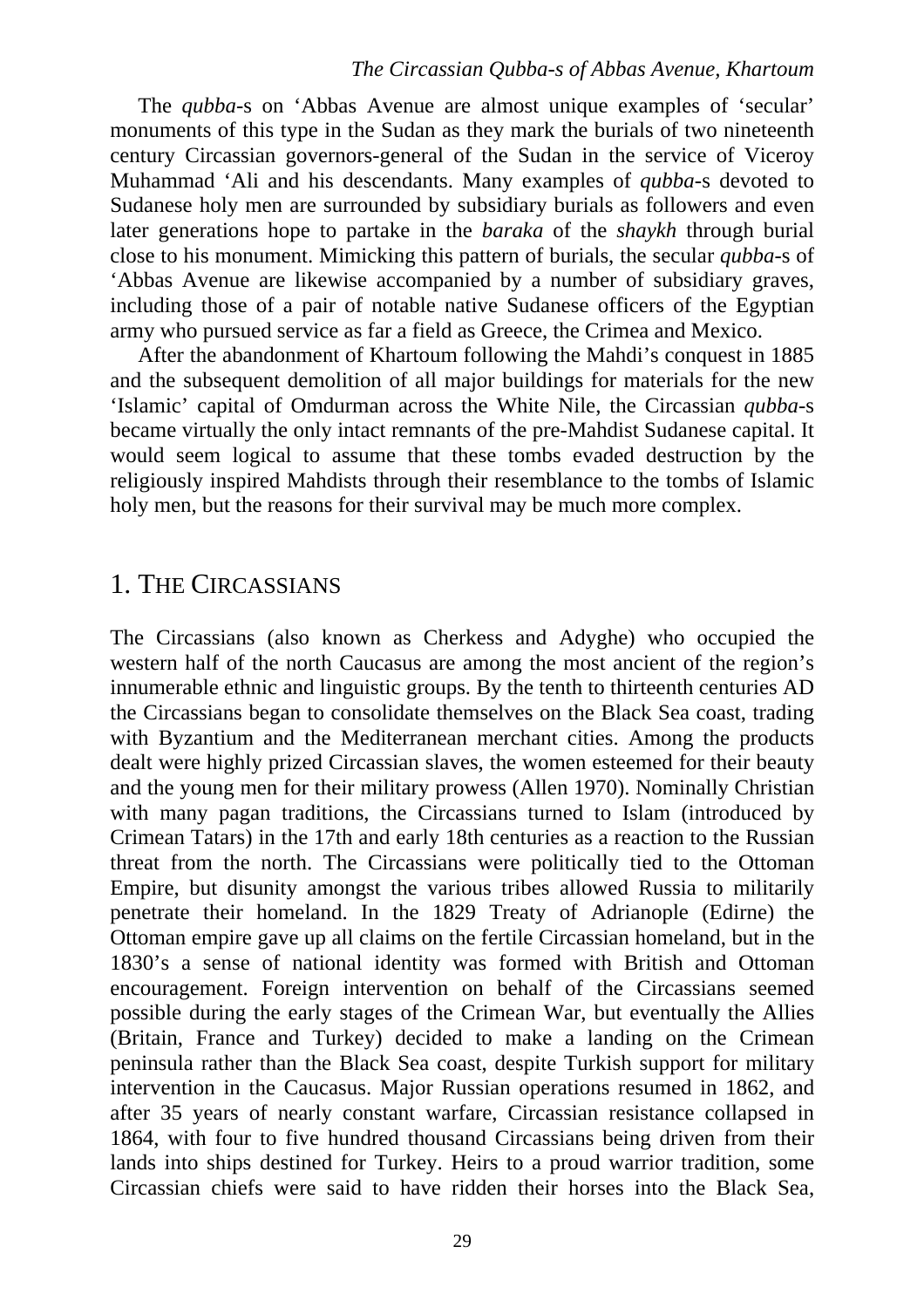drowning themselves in full warrior's regalia. By 1866 as many as one million Circassians had been driven from their homes, many perishing of disease, exposure and starvation in the process<sup>1</sup>. A last effort to retake Circassia came in 1877, when large numbers of Circassians joined in the Ottoman invasion of the Black Sea coast; though initially successful, the attempt was eventually abandoned (Allen and Muratoff 1953). A large Circassian Diaspora emerged from this catastrophe, in which the Circassians were dispersed to communities in Turkey, Jordan, Syria and Palestine, though the displaced Circassians continued to have great success in the armed forces and royal guards of their adopted countries. The Circassian homeland was eventually broken into three autonomous republics, Adygea, Karachai-Cherkessia, and Kabardino-Balkaria, in each of which the Circassians now form a small minority (Habjoka 1972).

To explain the burial of two Circassian military men in religious-style tombs in Khartoum we must first briefly look back to Egypt in 1260 AD, when the powerful class of military slaves known as Mamluks seized power from their masters and created their own unique dynasty. The Mamluks were not Egyptians themselves, but were instead purchased as boys from dealers in the Caucasus mountains, Turkestan, and even Mongolia. They were succeeded in power not by their own children, but by new slaves imported from far beyond Egypt. In 1382 the Circassian faction of Mamluks from the North Caucasus gained dominance and spent the next 135 years battling each other while terrorizing and pillaging their hapless Egyptian subjects. The Ottoman invasion of 1517 did not end Mamluk authority as expected, but in many cases only supplied the Mamluks with a new series of Ottoman governors to bully and torment.

The end of this system of misgovernment arrived in the person of Muhammad 'Ali at the head of 10,000 Albanian troops in a combined Ottoman-British invasion of Egypt. Seizing power in 1803, Muhammad 'Ali followed a policy of massacres against the Mamluks while also cutting off the supply of new slaves from Circassia and Georgia.

By 1811 Muhammad 'Ali had succeeded in destroying the Mamluks as an institution, but the resilient Circassians continued to wield considerable control and influence in Egyptian affairs for the next 70 years, although they were now under the vigilant eye of the Viceroy and his successors. Culturally aligned to the Ottoman Turks through their shared use of Turkish rather than Arabic, the Circassians formed part of a Turko-Circassian elite in Egypt that enjoyed a monopoly on force and the major state offices despite their small numbers. Probably only 1% of the population at the beginning of the 19th century, the supply of fresh Circassian slaves began to diminish under the Viceroy's rule, and the children of Turko-Circassians began to be raised as Arabic speaking Egyptians.

Growing numbers of native Egyptian administrators and the concurrent growth of Arabic as the language of government meant that by the 1870's the term 'Turko-Circassian' had lost much of its ethnic meaning, instead indicating

<span id="page-2-0"></span><sup>&</sup>lt;sup>1</sup> The precise figures have been the subject of some dispute; see Henze (1992: 103-104).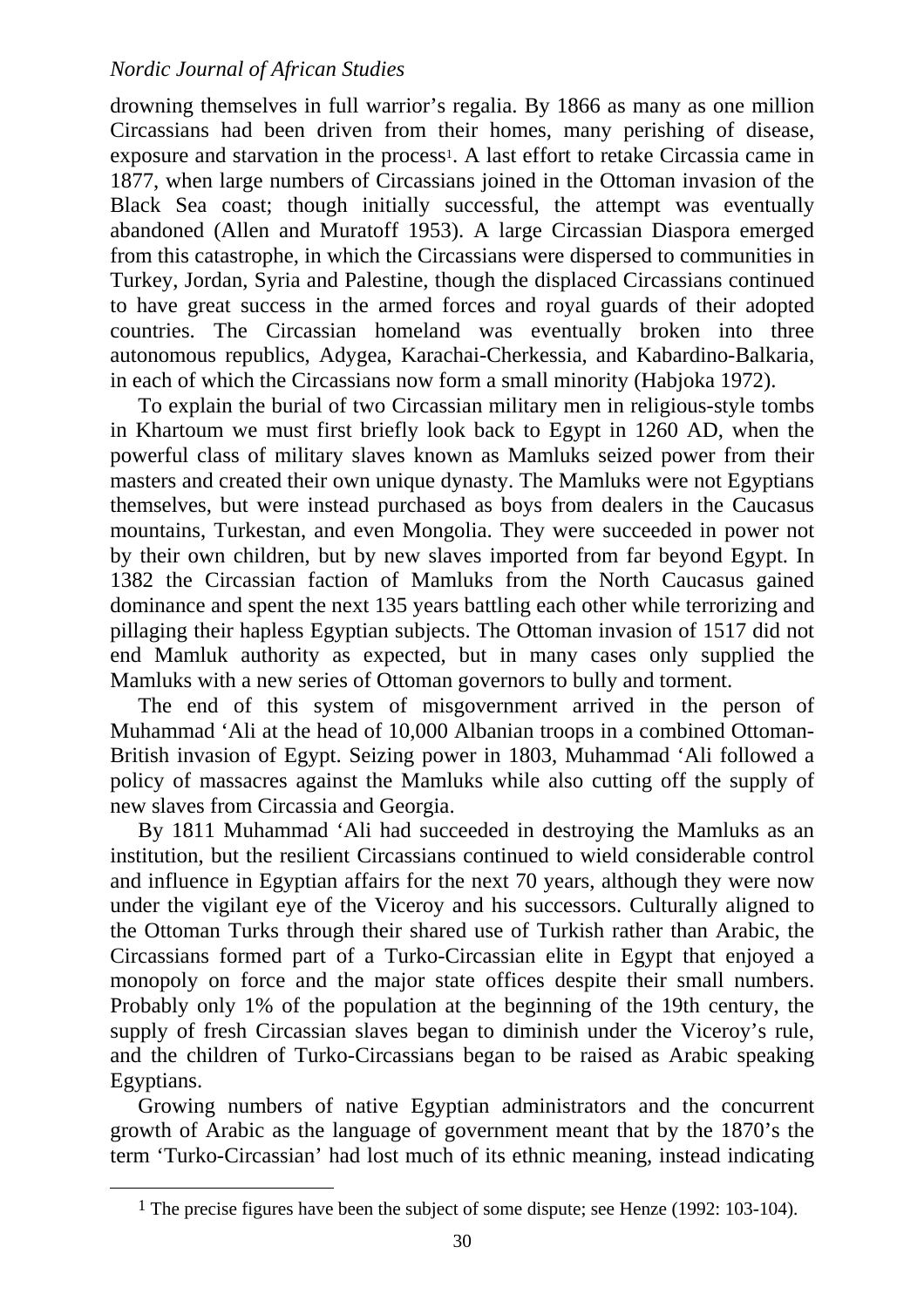more of a socio-economic class. The use of Ottoman Turkish in government had long kept Egyptians from public office, but long after the use of Arabic and French had become common in many ministries, the Egyptian Army retained Turkish as the language of command, allowing the Turko-Circassians some leverage in keeping a lingering grip on their previous monopoly on force[2.](#page-3-0) The development of a nascent Egyptian nationalism behind Ahmad 'Urabi was in large part a response to the entrenchment of the wealthy, land-holding Turko-Circassian elite, but many Circassians realized that their grip on Egypt was highly tenuous, and the Circassian nobles and officers split into Ottoman and 'Urabist factions. With the 'Urabist nationalists in power a number of Circassian staff officers attempted a coup in 1882 designed to preserve the old order. The rising was thwarted and the officers were sentenced to exile in the Sudan (later commuted to exile in Turkey by Khedive Tawfiq, a virtual non-punishment) (Cole 1993: 237-238).

Some few hundred Mamluks escaped Muhammad 'Ali's wrath by fleeing to the Sudan, and in an effort to eliminate these and to acquire at the same time large numbers of black slaves to swell the ranks of his army, Muhammad 'Ali sent his son Isma'il to the Sudan at the head of a large invasion force in 1820. Isma´il was also entrusted with the task of exploiting the supposed gold fields of Sinnar. The army was a motley collection of Turkish troops, Bedouins, Bosnians, Magharba volunteers, and *Bashi*-*Bazouks[3](#page-3-1)*, loosely disciplined irregulars (mostly Albanians, Circassians, Kurds and Slavs). The army also included a battery of field artillery, which was to prove decisive in several engagements ahead.

# 2. THE TURKO-EGYPTIAN CONQUEST OF THE SUDAN

The advance of Isma'il's force was unopposed until they reached the land of the Sha'iqiya, along the Nile in the region between Korti and the fourth cataract. Proud and warlike, the Sha'iqiya courageously but futilely charged the Egyptian guns in two battles in December 1820. Heavy Sha'iqiya losses on the battlefield were followed by the brutal mutilation of many of the civilian population by Turkish troops. Despite this, the surviving Sha'iqi warriors were recruited into Turkish service and remained among the most effective instruments of force available to the regime until its demise 65 years later.

Reaching Sinnar on the Blue Nile in June 1821, a detachment under the Viceroy's capable son Ibrahim Pasha received the submission of King Badi IV, ruler of the now decrepit Funj empire. The conquest of Fur-ruled Kordofan was entrusted to Muhammad 'Ali's son-in-law, the *Daftardar* Muhammad Bey

<span id="page-3-0"></span> <sup>2</sup> For the role of the Circassian elite in a changing 19th century Egyptian society, see Abu-Lughod (1967: 325-344).

<span id="page-3-1"></span><sup>3</sup> Turkish: *basibozuk*, literally 'crack-brained'. Lively accounts of service in such units can be found, for example, in Money (1857) and Vizetelly (1897).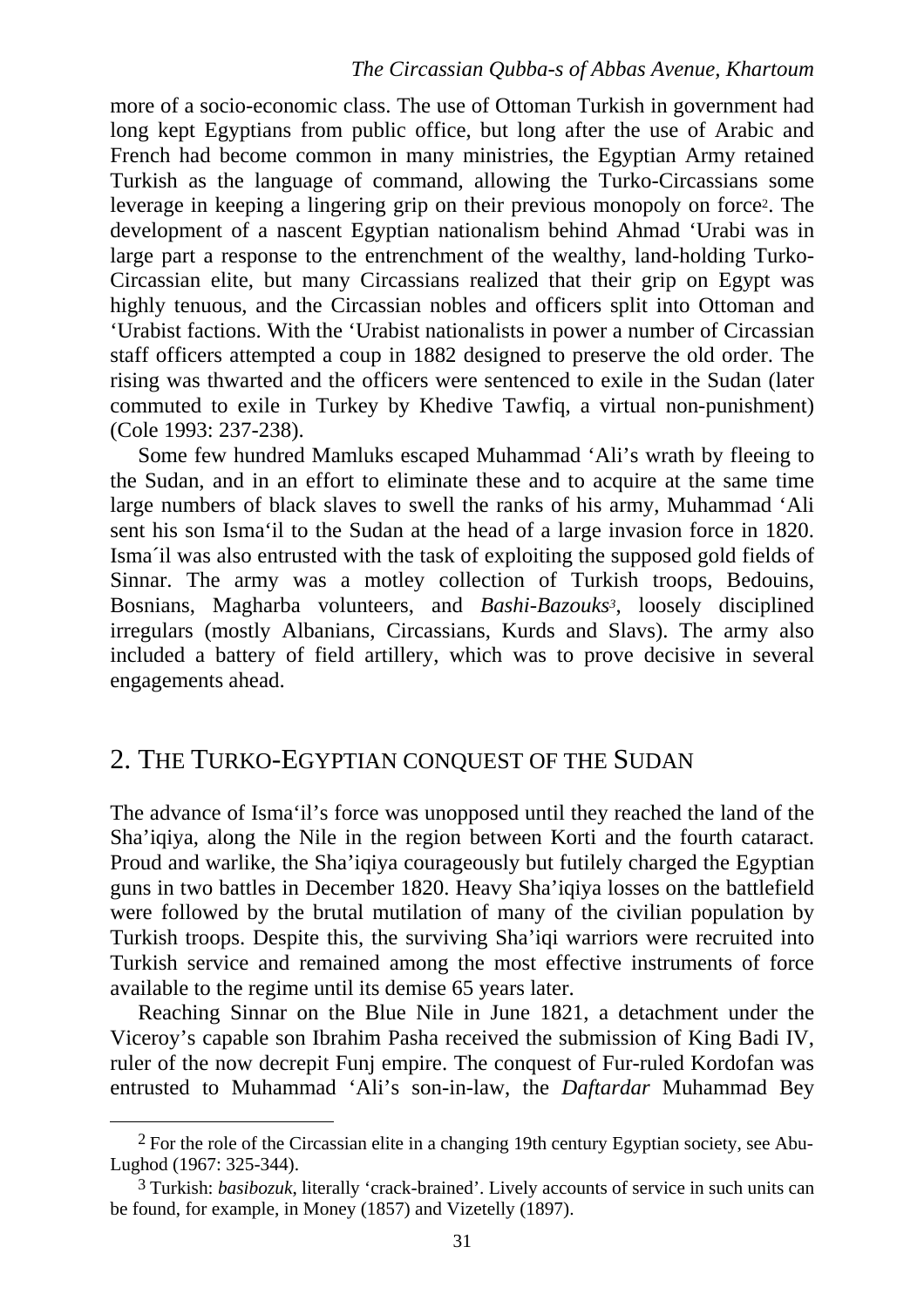Khusraw[4.](#page-4-0) Again Turkish guns laid waste to the chain-mailed cavalry of the Fur governor and his Arab allies at the battle of Bara. Only the outbreak of an anti-Ottoman rebellion on the Greek island of Morea prevented a further invasion of Darfur itself.

Turkish troops throughout the new territories were immediately put to the task of enslaving tens of thousands of the Viceroy's new subjects (as well as their neighbours) and shipping them to Cairo. Isma'il was constantly spurred on by his father, who was desperate to fill the ranks of his new army of black slaves and Egyptian *fellahin* (the *nizam al-jadid*). Muhammad 'Ali stated these recruits were 'worth even more than jewels' (Douin 1944: 277-285).

Massive new tax levies were instituted to compensate for the failure of the Turks to discover the long rumoured gold sources of Sinnar and Kordofan. While the early years of the occupation might be termed 'rule by *razzia*', there were exceptional administrators such as 'Abdin Bey al-Arna'ut ('the Albanian'), who made many improvements as governor of Dongola (1821-26). The stability of Dongola was unusual, however, as rebellion flickered throughout the new Egyptian territories.

On an inspection tour of Shendi in 1822, Isma'il made insulting and unreasonable demands for slaves and cash from the Ja'aliyin *mek*, Nimr Muhammad. *Mek* Nimr responded by uniting with his cousin *Mek* Musa'ad to brutally kill Isma'il and his entourage. With Muhammad 'Ali's new heir Ibrahim needed in Egypt to deal with rebellious *fellahin*, the suppression of the Arab revolt that followed Isma'il's death was left to the *Daftardar,* Muhammad Bey Khusraw, who accomplished the task through massacres and relentless cruelty towards the rebels and the innocent alike. Before being relieved in 1824, the atrocities carried out by the *Daftardar* in Sudan coloured Sudanese attitudes towards the 'Turks' for the remainder of their administration. Muhammad Bey Khusraw was eventually judged a liability by his father-in-law, the Viceroy, and was poisoned on the Viceroy's orders in 1833.

The administration of the Turko-Egyptian regime changed little with the arrival of a new governor for Sinnar and Berber at the head of a regiment of the *nizam al-jadid*. 'Uthman Jarkas al-Birinji was a middle-aged Circassian Mamluk of the Viceroy's household who attempted to revive the mamluk style once in Sudan by recruiting fourteen other Mamluks as a personal bodyguard. These efforts brought admonishment from the Viceroy, and 'Uthman's brutal attempts to collect the excessive taxes drove the all-important cultivators of the fertile Gezira region into the desert to perish of starvation and disease.

After 'Uthman's sudden death in 1825 he was replaced by a Kurd, the Mamluk Mahu Bey Urfali. Mahu accomplished much in his single year as governor, pacifying the country, suspending tax collection for three years, decentralizing the administration, and restoring discipline to the marauding troops. Nevertheless, the Viceroy desired another hand at the helm, and installed 'Ali Khurshid Agha as the Sudan's first *hikimdar* (governor-general) in 1826.

<span id="page-4-0"></span> <sup>4</sup> The *Daftardar* was the Egyptian government Intendant of Finance.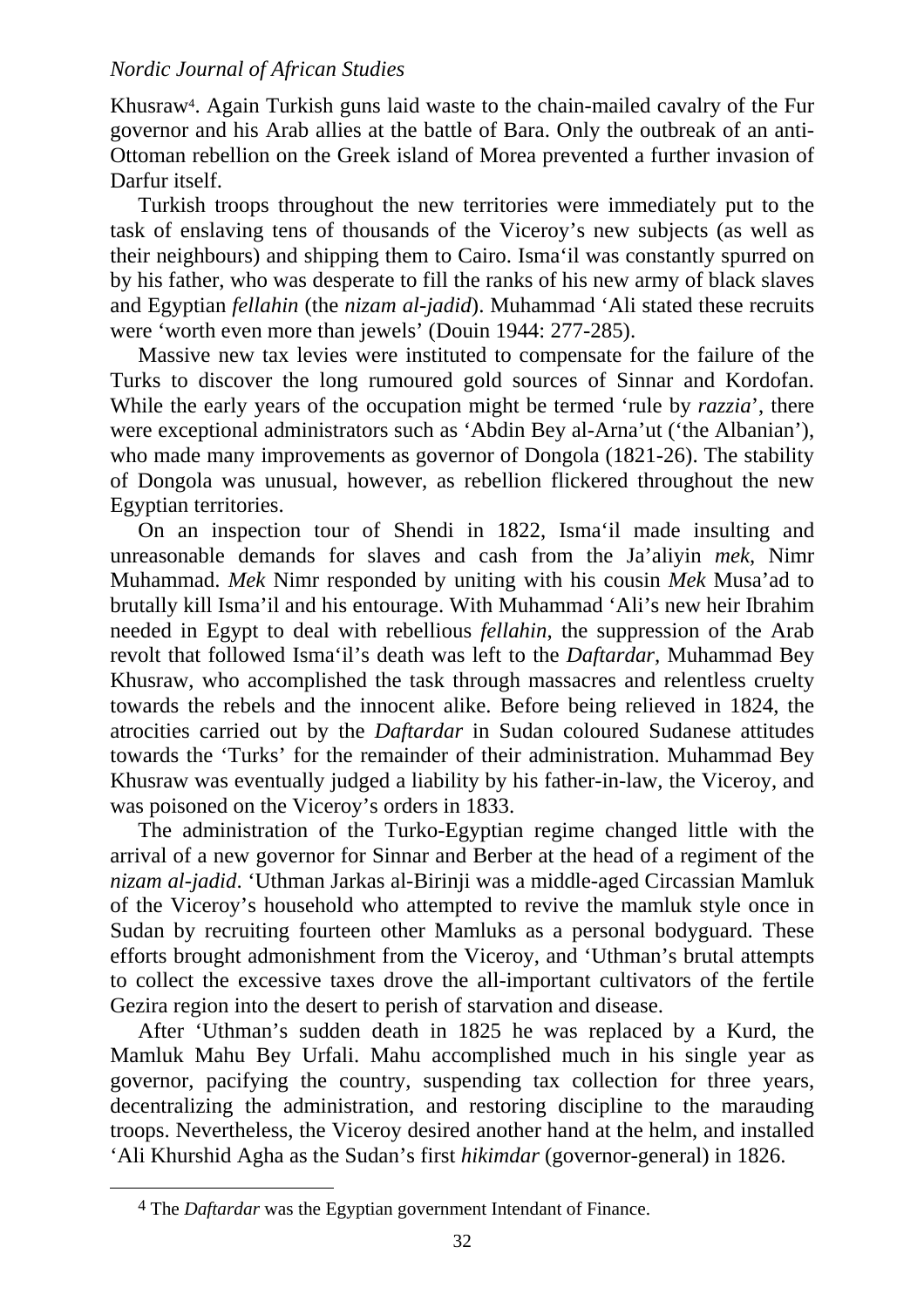'Ali Khurshid was given wide powers, but discovered his new domain was already in ruins after only five years of Turko-Egyptian rule. The *hikimdar*'s rule, which lasted until 1838, was characterized by a number of important developments, including the establishment of Khartoum as the new capital of the Sudan, the introduction of a number of new crops, the growing cultivation of cotton, and the revival of the Gezira region. 'Ali Khurshid also worked hard at organizing the slave trade, and mounted numerous raids on the Shilluk, the Dinkas, and the Hadendowa, many of which met fierce resistance. (Hill 1959; Udal 1998; Douin 1944)

### 3. THE *QUBBA* OF AHMAD PASHA ABU ADHAN

Muhammad 'Ali's conquest of the Sudan gave ambitious Circassians a new field in which to resume their ruling ways at some distance from the ever-suspicious Viceroy while still being officially engaged in his service. The *qubba*-s in downtown Khartoum memorialise two such men.

The first of these is Ahmad Pasha Abu Adhan, Governor-General of the Sudan from 1839 to 1843. Brought to Egypt as a Circassian slave, Ahmad Pasha was a career soldier who fought under Muhammad 'Ali's son, Ibrahim Pasha, in Arabia, Greece and Syria. After serving as Egypt's Minister of War, Ahmad Pasha's first task as Governor-General was an eight-month campaign undertaken in 1840 to subjugate the Hadendowa tribe of the Beja in the east part of the Sudan. Taking Kassala following heavy fighting, Ahmad Pasha then embarked on a large raid into the Blue Nile area in search of slaves for Muhammad 'Ali's army. According to one source, his force of nearly 5,000 men and artillery was soundly routed by a desperate charge of spear-carrying tribesmen at Kormuk (Paton 1863: 227-231). In 1843 Muhammad 'Ali ordered the preparation of a large force to invade Darfur, an independent sultanate west of the Sudan, but the operation was called off at the last minute because Muhammad 'Ali began to suspect Ahmad Pasha of treasonous activities.

While governor, Ahmad Pasha made a number of innovations in the administration of the Sudan, including the development of the manufacturing sector of the country, the imposition of a levy of slaves upon each taxable person, and a crackdown on government corruption, especially amongst the Coptic financial clerks who used the mysteries of accounting to fleece their Turkish masters. The Governor-General was especially popular with the black troops of the Egyptian army, which eventually caused Muhammad 'Ali to regard him as a threat to his own rule. The Viceroy could well recall that it was his own popularity with the Albanian troops serving in Egypt that enabled him to seize control (though Muhammad 'Ali would later take pains to eliminate his own unruly supporters by sending them off to fight in expeditionary forces accompanied by letters to their commanders advising them that these men were to be considered 'expendable').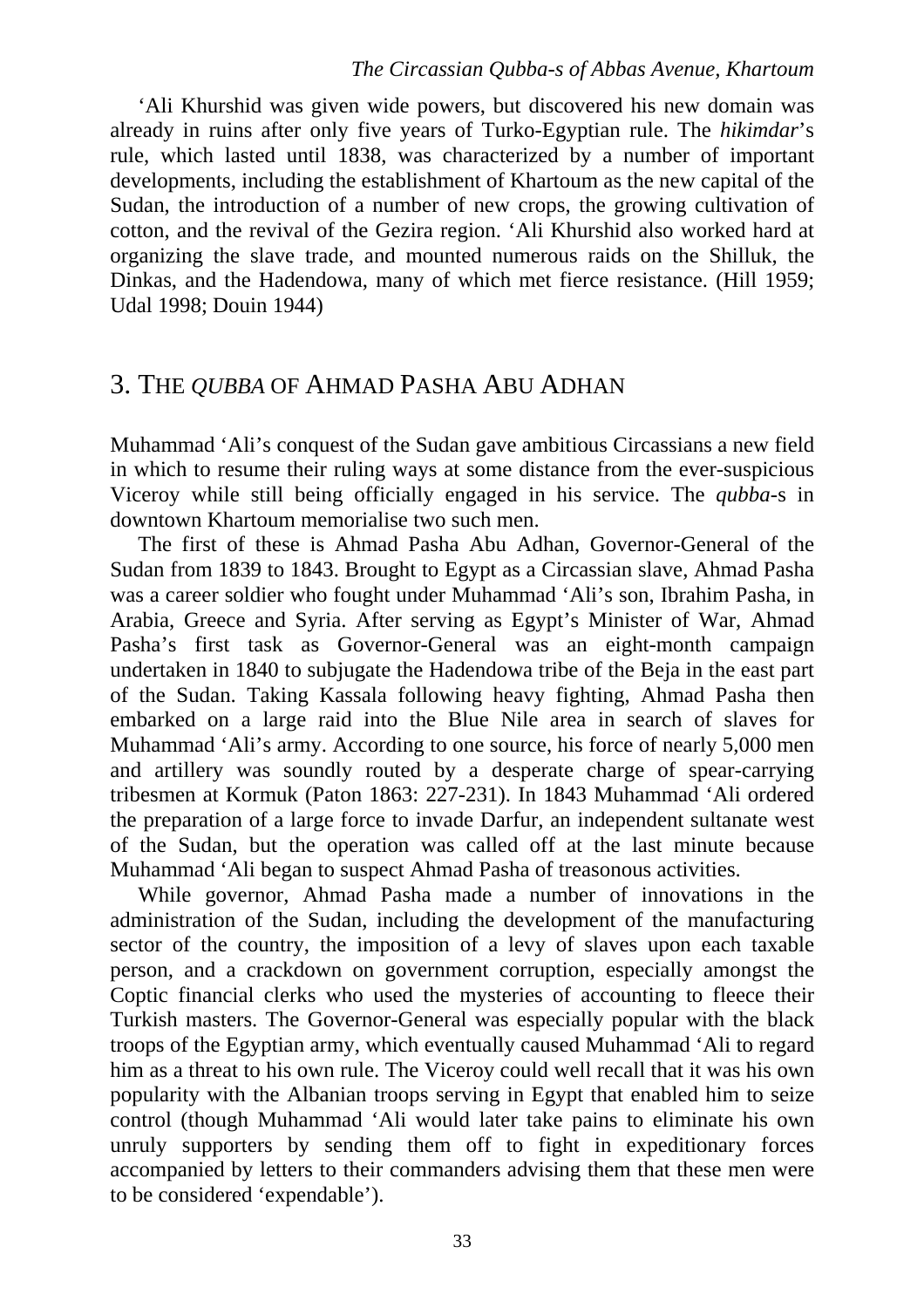When rumours began to circulate that the Governor-General was negotiating with the Ottoman sultan to separate the Sudan from Egypt, Ahmad Pasha was ordered back to Cairo. The Governor-General apparently decided instead to take a fatal dose of poison in Khartoum, though rumours held that the poison had been administered by Muhammad 'Ali's messenger. The Governor-General's family was detained in Khartoum for a year afterwards, in an attempt to suppress speculation, and the whole incident was regarded as something of a scandal in Istanbu[l5.](#page-6-0)

### 4. THE *QUBBA* OF MUSA PASHA HAMDI

The western *qubba* on 'Abbas Avenue is that of Musa Pasha Hamdi, Governor-General of the Sudan from 1862 to 1865. Musa Hamdi was a Circassian soldier of long experience in the Sudan. His career began when he was sold as a slave in the Cairo market to a Turk. Enrolled in the army, Musa Hamdi was captured in a campaign against the Syrians, but succeeded in escaping. Musa Hamdi progressed quickly through the ranks due to a combination of cunning and ruthlessness, and despite being dismissed at one point for his inhumane treatment of prisoners (an accomplishment at a time when taxes were collected through beatings and conscripts were transported in chains), Musa Hamdi was soon appointed to a succession of important posts. When made Governor-General Musa Hamdi brought with him a particular reputation for cruelty demonstrated in campaigns against the Beja in the east. Although several of his predecessors had taken steps against the Sudan's immense trade in slaves, Musa Hamdi allowed the slave trade to resume unhindered. Taxation was also raised to unsustainable levels, and it was not long before the Sudan's administration became a net drain on the Cairo treasury. In the south the Governor-General came into conflict with several of the often-large private slave armies created by Nubian and Arab traders and slavers from the north Sudan. A successful raid on Abyssinia resulted in Musa Hamdi's promotion to the third grade of pasha (*Rumeli beylerbeyi*), but a later expedition against the Nuba of Southern Kordofan ended in defeat for the Governor-General. Musa Hamdi solved the problem of a large and under-utilised army in the Sudan by loaning regular troops to slave-raiders in the South. The Governor-General's short rule ended with his death from smallpox in Khartoum in 1865. His successor defamed him as 'a drunkard, a gambler, and a thief', though it was the practice for new governors to denigrate their predecessors, so as to make their own regimes shine in comparison. Samuel Baker, who knew the Governor-General, described Musa Hamdi as 'a rather exaggerated specimen of Turkish authorities in general, combining the worst of oriental failings with the brutality of a wild animal' (Baker 1877: 8). HA MacMichael, a later Governor-General of the Sudan,

<span id="page-6-0"></span> <sup>5</sup> Hill 1967: 41-42. For details of the controversy, see Santi and Hill (1980: 87-89) and Hill (1956 : 83-87).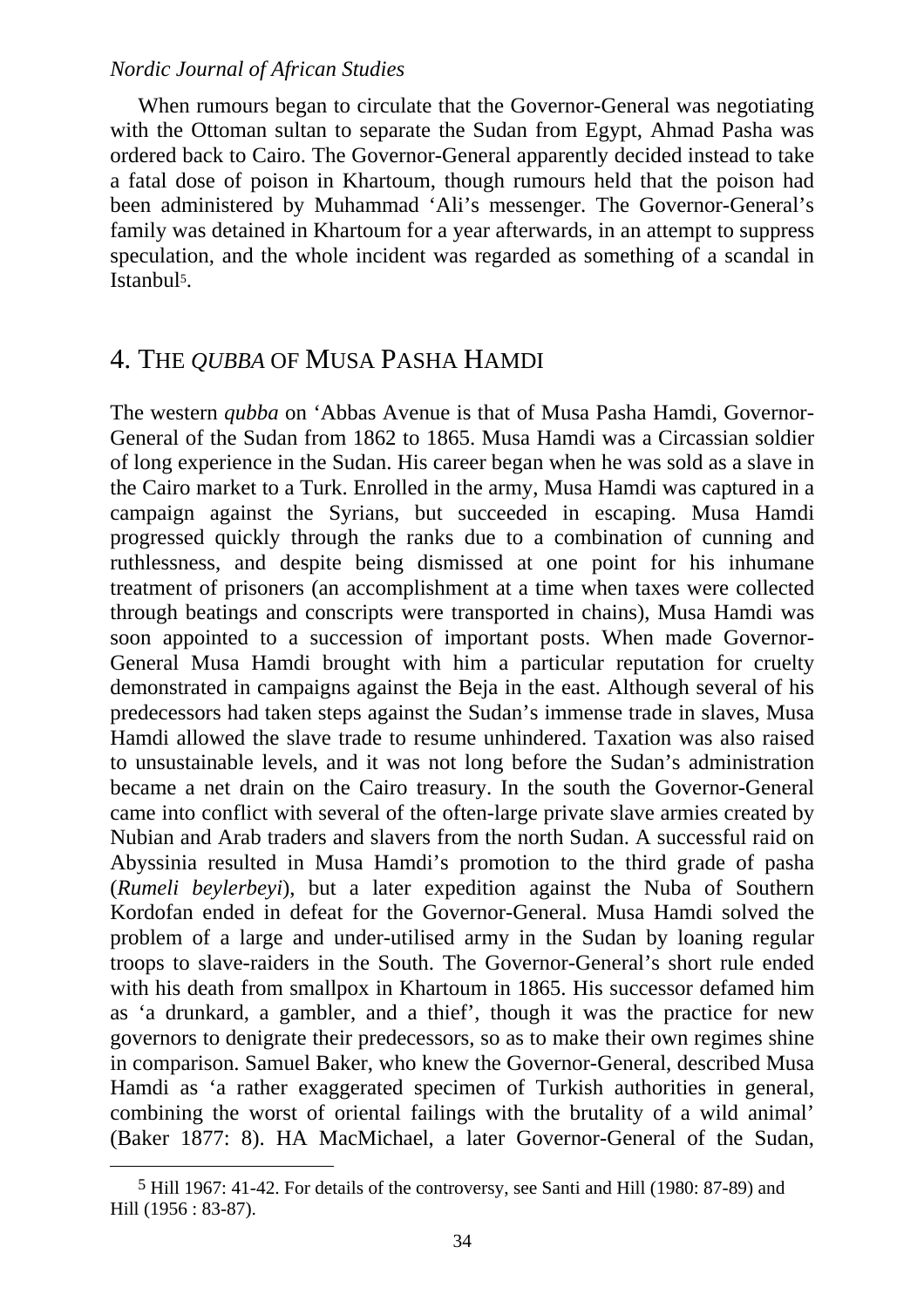remarked of Musa Hamdi that 'Murder and torture were no more to him than pastimes' (MacMichael 1922: 429).

# 5. THE TOMB OF MUHAMMAD BEY ALMAS

As mentioned above, Islamic *qubba*-s are typically surrounded by followers and descendants of the *shaykh* within, a pattern followed by the monuments of 'Abbas Avenue, which are accompanied by a handful of lesser burials. Among these is that of Muhammad Bey Almas (or al-Maz). A Dinka from the south Sudan, Muhammad Almas entered the Turko-Egyptian army as a common soldier in 1834 and eventually rose to the rank of commissioned officer.

Far from the Sudan, the manipulations of the French emperor Napoleon III in Mexico were to have an unforeseen effect on the lives of Almas and many of his fellow Sudanese comrades-in-arms. Napoleon III committed a large number of French troops in 1862 to support the ambitious attempt to place a Hapsburg royal on the throne of Mexico, but Yellow Fever and malaria proved devastating to the French troops. The French Emperor was increasingly involved financially with Egypt, and his request for the loan of black troops used to such conditions for use in the most fever-ridden areas was met with approval. By January 1863 Muhammad Almas was on his way to Mexico as second in command of 447 Sudanese soldiers, assuming command of the regiment shortly after the death of its commanding officer, *Binbashi* Jubarat Allah.

The Sudanese proved very effective fighters and became highly popular with their French allies<sup>6</sup>. Almas was personally decorated by the Hapsburg Arch-Duke Maximillian with the order of Our Lady of Guadeloupe, a singularly unusual distinction for a Muslim officer. A much-reduced Sudanese force embarked for the return to Egypt in 1867, stopping along the way for a review by Napoleon III in Paris. Almas was decorated with the cross of Officer of the Legion of Honour by the French emperor, and was further promoted upon his return to Egypt. The Mexican veterans proved a remarkably durable lot, serving as the most reliable troops under successive governors of the Sudan. Gordon gave the highest commands to Mexican veterans in his defence of Khartoum, and several served long enough to participate in Kitchener's 1899 conquest of the Mahdist forces at Omdurman[7.](#page-7-1)

<span id="page-7-0"></span> <sup>6</sup> The Sudanese and French were only part of a polyglot force that included Austrians, Belgians, Mexicans, Legionnaires and Martiniquans.

<span id="page-7-1"></span> $7$  A full history of the Mexican campaign is given in Hill and Hogg (1995). A colourful first-hand account can be found in Jifun (1896). See also Ravert and Dellard (1894: 43-53, 104-23, 176-85, 230-45, 272-85).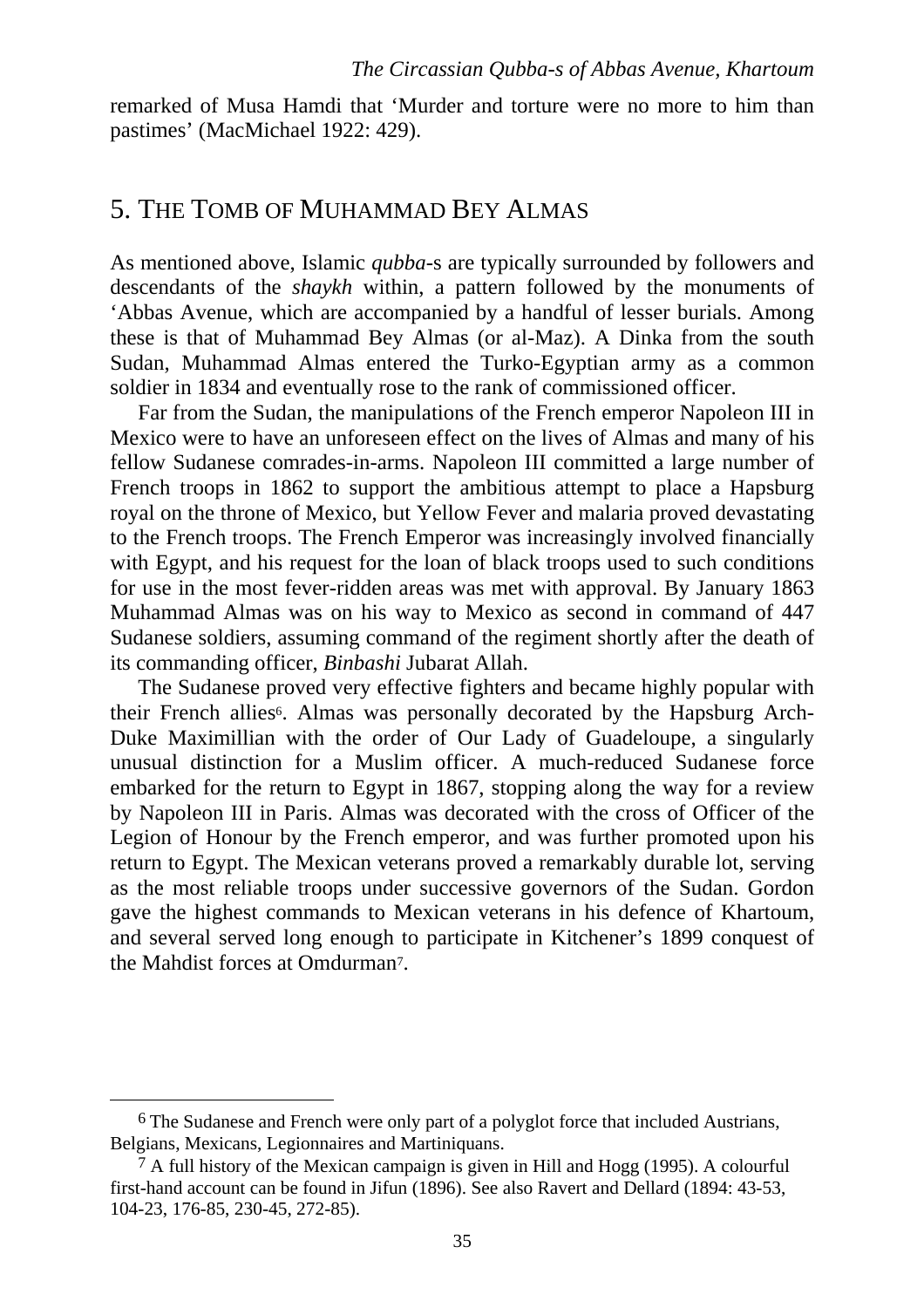# 6. THE TOMB OF ADHAM PASHA AL-'ARIFI

A second military burial at the site is that of Adham Pasha al-'Arifi (commonly called al-Taqalawi). Born in the Nuba hills of Southern Kordofan, al-'Arifi, probably a Nuba in origin, was one of the first black Sudanese to be taken to Egypt for a military education. After his training, al-'Arifi fought in Muhammad 'Ali's campaigns in Syria before serving as second in command of a regiment of Sudanese troops (the 9th) sent to the Crimea in 1853 as part of the Ottoman expeditionary force. After fighting the Russians, al-'Arifi returned to the Sudan in 1862, where he embarked on a tax-collecting campaign in the Fazughli mountains of the Blue Nile region.

In 1865 Cairo issued orders for a battalion to be formed from black troops stationed in Kassala for the relief of the Sudanese battalion already in Mexico. The Kassala garrison mutinied, and al-'Arifi was placed in command of one of three columns sent to suppress the mutineers. Al-'Arifi persuaded the garrison to surrender, but they were then executed to a man, despite Al-'Arifi's protests. His own role in the affair nevertheless brought al-'Arifi promotion and eventually the post of acting Governor-General in 1872 while serving as commanding officer of all troops in the Sudan (Hill 1967: 27).

Several other tombs are found on the site, including that of the wife of Mari Bey. Mari Bey (also known as Békir Agha, and Békir Bey) was a Corsican adventurer who claimed to have served under Napoleon as a colonel, though others insisted he was only a drummer; hence his nickname, 'Le Colonel Tapin'. Appointed an instructor in Muhammad 'Ali's army, Mari Bey campaigned against the Wahhabites in Arabia and against the Greeks in Morea. By 1834 he was on the staff of Ahmad Pasha in Arabia. While serving as a prefect of police in Cairo in 1853 he fell into disfavour with 'Abbas I and was temporarily exiled to Khartoum, where his wife died and was buried beside the *qubba* of his old commander, Ahmad Pasha. The last tomb on the site belongs to Ibrahim Bey Marzouk, an Egyptian writer who appears to have been of some influence in Khartoum, having once served on a commission of inquiry regarding government corruption.

# 7. THE *QUBBA*-S

*Qubba*-s are found mainly along the Blue Nile and the Nile north of Khartoum, though isolated examples are found through most of Muslim Sudan. The *qubba*  is always a holy place, and the fenced area around it is also *haram*, a sanctuary where a traveller's goods can be left safely and without interference. The *qubba*s are sites of local pilgrimage on holy days, or on occasions when it is necessary to make a special request from the saint. A solemn oath may also be sworn at a *qubba* belonging to a family ancestor.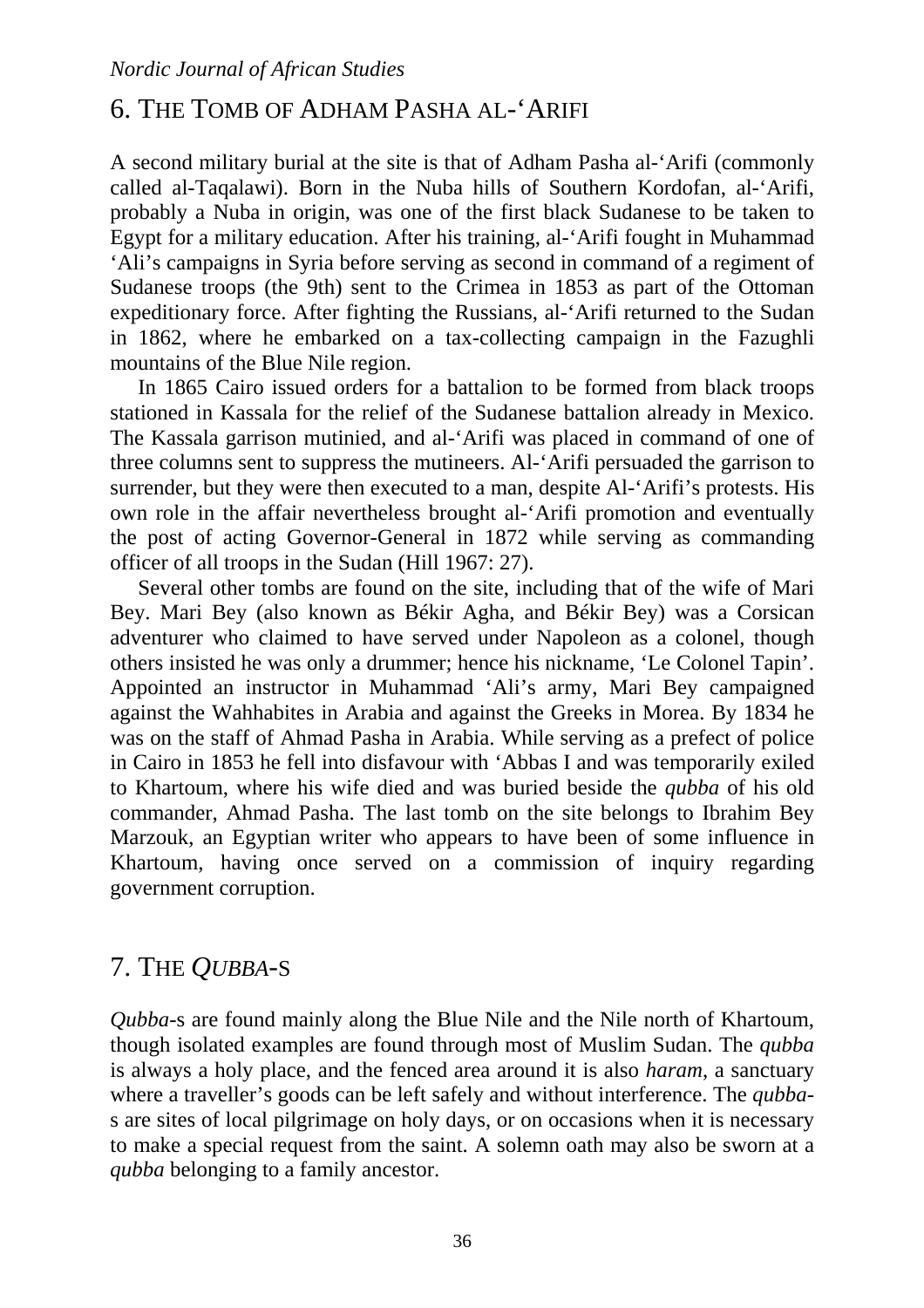The *qubba* of Ahmad Pasha, the earlier of the two, represents the beginning of the last phase of development of Sudanese *qubba*-s, using a cube foundation with a beehive cupola, the two being mediated by a polygon in the middle. In the 'Abbas Avenue examples and in another *qubba* at Mekali (that of Al-Shaykh 'Abd Allah al-Halengi) each of the foundation corners supports a phallic-shaped column. This type of ornament evolved into a more elaborate small dome supported by four open arches, as in the Mahdi's tomb and others in Omdurman (as-Sadig 1966; Humudi 1977: 107-116).

How did these small burial structures on 'Abbas Avenue come to be the last remnants of pre-Mahdist Khartoum? Their outward appearance as religious sanctuaries does not appear sufficient reason when the historical record is examined. The tombs were those of major figures in the hated Turko-Egyptian regime, and while the vast majority of the Mahdists were illiterate tribesmen from the west Sudan, the identity of the occupants of these *qubba*-s would have been no mystery to Islamic scholars such as the Mahdi or to the many former members of the Turko-Egyptian regime who had fallen in with the Mahdists, and who would know the true nature of the tombs' occupants or at least be able to read the inscriptions found there. Islamic associations were not alone enough to prevent the destruction of a structure by the Mahdists: the Great Mosque of Khartoum was dismantled for building materials shortly after the Mahdist victory, and it is further known that the Mahdists destroyed the *qubba* of al-Hasan al-Mirghani (1810-69) in Kassala because of his son's opposition to the Mahdi and his successor, the Khalifa. In these circumstances it is all the more puzzling as to why these two 'secular' *qubba*-s, representative of the cruelty and extortion of the Turko-Egyptian regime, should have survived the abandonment and destruction of the rest of the city.

It is suggested that, given the structural similarity between the 'Abbas Avenue *qubba*-s and the much grander tomb of the Mahdi in Omdurman, that the Circassian *qubba*-served as architectural models for the tomb of the Mahdi, who died very shortly after the fall of Khartoum. As the rest of Khartoum was dismantled, these *qubba*-s were spared the fate of the rest of the city through their association (however tenuous) with the Mahdi. These tombs, representative of the old order, could owe their preservation to the sanctity of the man who forever destroyed that old order in the Sudan.

What, then, was the legacy of these Circassian governors and their fellow Ottomans during Egypt's 19th century rule in the Sudan? Before his fateful return to Khartoum, General Gordon insisted in an interview in 1884 (in the **Pall Mall Gazette**) that 'all that was needed in order to restore law and order in the Sudan was to promise the Sudanese that in future no Turks or Circassians should be allowed to exploit them and ruin their country'. Lord Cromer, who devised the Condominium government of Britain and Egypt that ruled the Sudan after 1899, described the Turko-Circassian administration of the Sudan as 'the worst form of misgovernment'. George Schuster, a prominent member of Sudan's government in the 1920's, described the regime as 'one of the blackest stories of misadministration in human history - a record of corruption by Government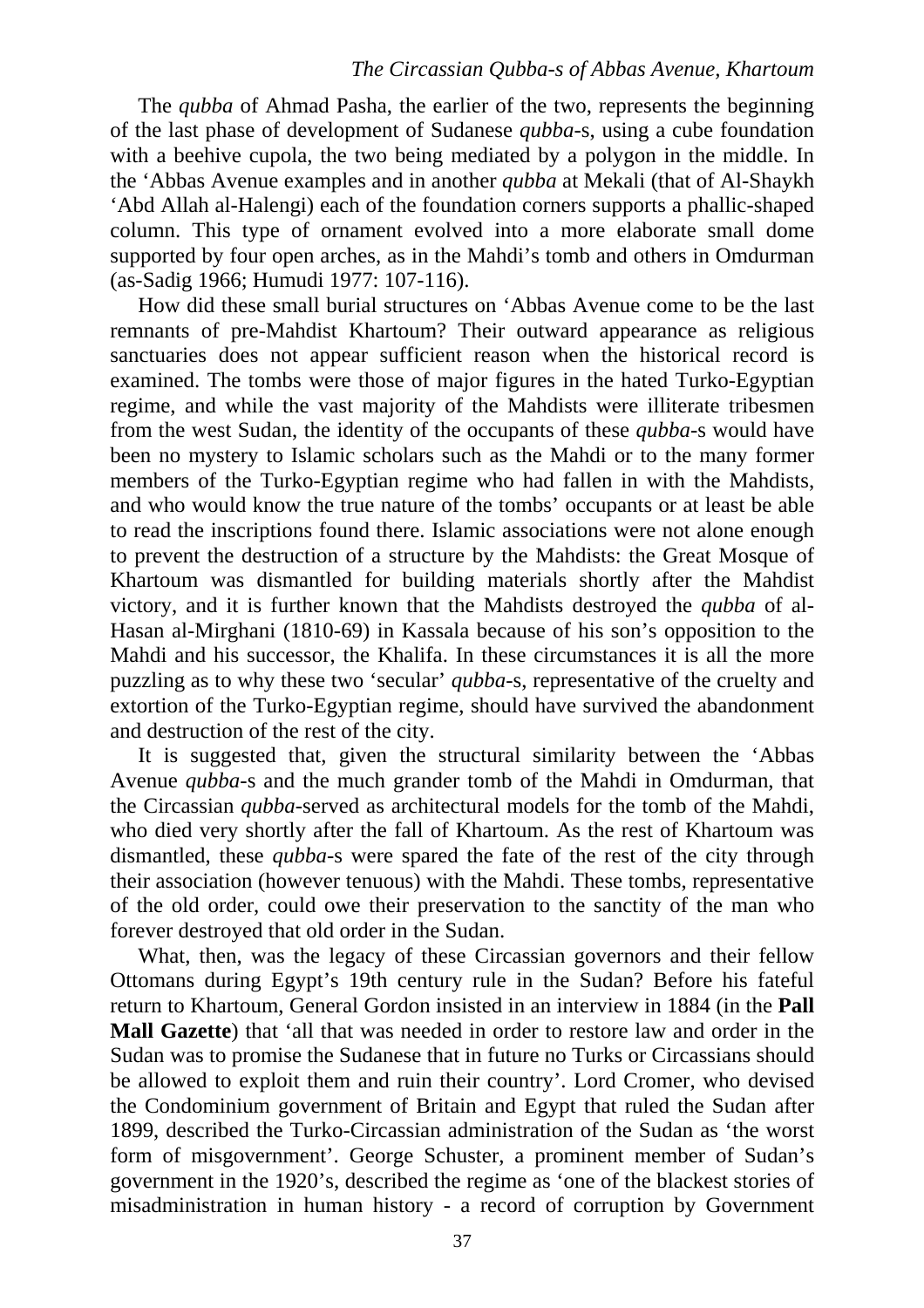officials, of slave trading, of local wars and complete civil disorder.['8](#page-10-0) Egyptian views of the Turko-Circassian legacy in Sudan vary; some have focussed on Egypt's 'civilizing mission', some have disclaimed Egyptian involvement in what was in reality an Ottoman Turkish administration, and still others have blamed the ills of the administration on the Europeans introduced to the Sudan government by Khedive Isma'il in the 1870's. Sudanese scholars have used Egyptian correspondence of the period to reject any notion of Egypt carrying out a 'civilizing mission' above and beyond the exploitation of Sudanese resources and peoples, and further emphatically dispose of the idea that the Sudanese *umma* required Egyptian guidance in religious affairs. (Warburg 1992)

While the Turko-Circassians did open the Sudan to world markets and created a centralized administration, the devastation wrought by a brutal and wasteful slave trade, the consequent de-population of viable economic areas, and the use of forced labour on over-ambitious and ultimately unsuccessful attempts to exploit the country's natural resources meant that the Sudan's financial books were doomed to drown in red ink even before corrupt administrators of each level of government took their take of the official revenues.

# 8. CONCLUSION

The small collection of *qubba*-s and graves on 'Abbas Avenue are an important monument to the vast changes that came to the Middle East and North Africa in the 19th century. In the *qubba*-s we may see the passing of an extraordinary age of Circassian prominence in the Nile Valley. Among the events that conspired to bring an end to Circassian importance in international affairs in general and their prominence in Egypt in particular were;

- a) the elimination of Mamluk recruitment
- b) the conquest of a divided Circassia by Russia
- c) the exile of many Circassians to Turkey, Jordan, and other points in the Middle East
- d) the growth of Arab nationalism in Egypt and other parts of the Ottoman Empire
- e) the momentous changes in the power structure of the Ottoman government that culminated in the revolution of the Young Turks<sup>9</sup>.

On the other hand, we may see in the careers of the two Sudanese officers the entry of the black tribes of the south Sudan onto the modern international scene. Born into a world where most people rarely ventured far from their village, these

<span id="page-10-0"></span> <sup>8</sup> Gordon is quoted in Daniel (1966: 426). For British views of the Turko-Egyptian regime, see Schuster (1979) and MacMichael (1934: Ch. 3).

<span id="page-10-1"></span><sup>9</sup> The post-Communist efforts to unite the Circassian diaspora are described in Smith (1998 : 92-95).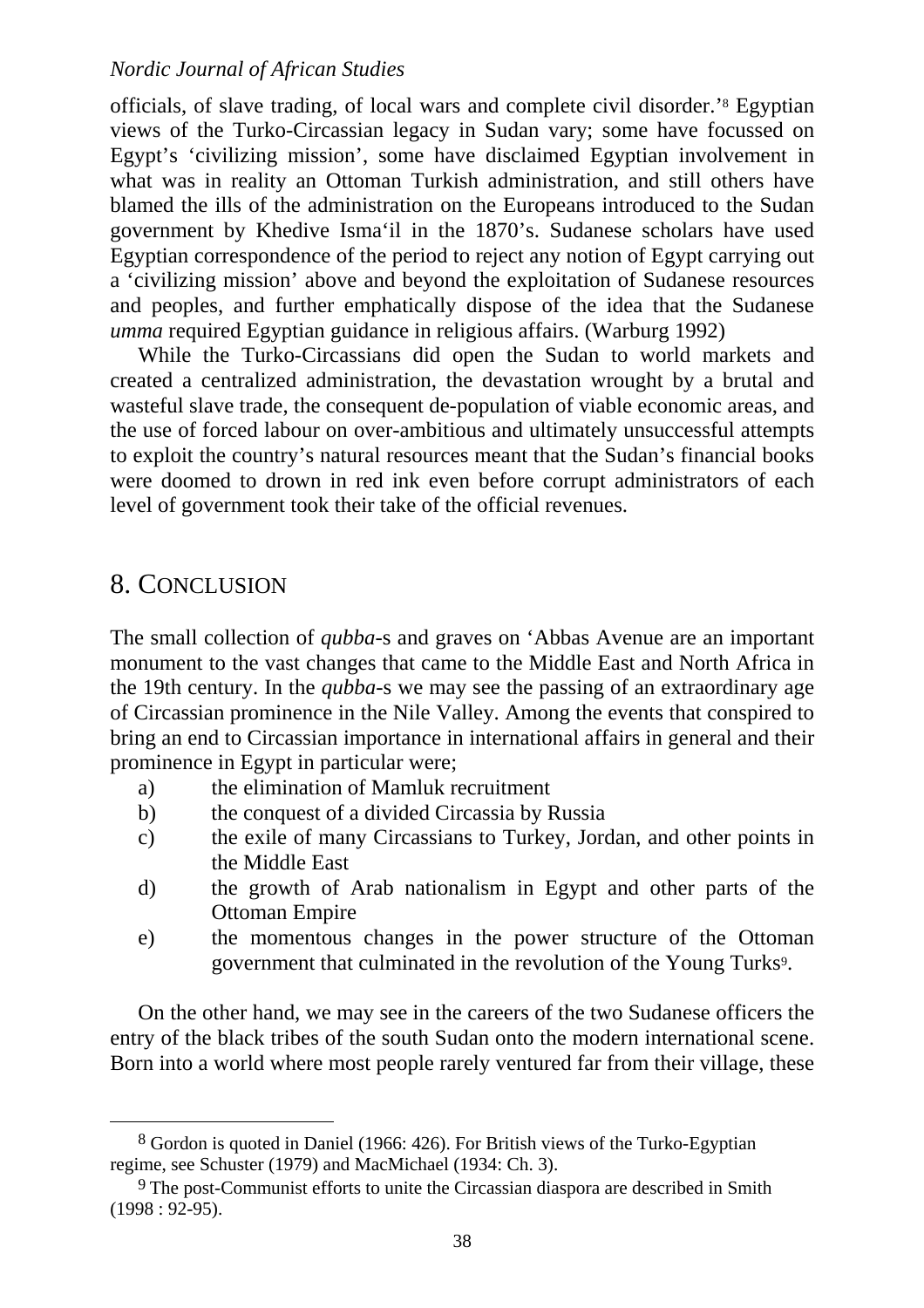Nuba, Dinkas, Shilluks and others represented their little known peoples with distinction in such far-flung places as Syria, Russia, France and Mexico.

Though they, like the Circassians, began their Egyptian service as slaves, they were pioneers in the transition of power in the Sudan from the varied 'Turk' races of the Ottoman empire to the Sudanese nationalists who would eventually guide the Sudan to independence.

### **REFERENCES**

| Abu-Lughod, I.                                                           |  |  |
|--------------------------------------------------------------------------|--|--|
| The Transformation of the Egyptian Elite: Prelude to the 'Urabi          |  |  |
| revolt'. Middle East Journal, Summer 1967: 325-344.                      |  |  |
| Allen, W. E. D. 1970.                                                    |  |  |
| Russian embassies to the Georgian kings (1589-1605). Volume 1.           |  |  |
| Cambridge: Haklyut Society.                                              |  |  |
| Allen, W. E. D. and Muratoff, P. 1953.                                   |  |  |
| Caucasian battlefields: A history of the wars on the Turco-Circassian    |  |  |
| border, 1828-1921. Cambridge.                                            |  |  |
| as-Sadig, S. O. 1966.                                                    |  |  |
| The Domed Tombs of Eastern Sudan: Their functional, cultural and         |  |  |
| <i>psychological values.</i> Unpublished MA Thesis, University of        |  |  |
| Khartoum.                                                                |  |  |
| Baker, S. W. 1877.                                                       |  |  |
| The Albert N'yanza. London.                                              |  |  |
| Broxup, M. E. (ed.) 1992.                                                |  |  |
| The North Caucasus barrier: The Russian advance towards the              |  |  |
| Muslim world. London.                                                    |  |  |
| Cole, J. R. 1993.                                                        |  |  |
| Social and cultural origins of Egypt's 'Urabi movement. Princeton,       |  |  |
| New Jersey.                                                              |  |  |
| Daniel, N. 1996.                                                         |  |  |
| Islam, Europe and Empire. Edinburgh.                                     |  |  |
| Douin, G. 1944.                                                          |  |  |
| Histoire du Soudan Égyptien, Vol.1, La Pénétration, 1820-22.             |  |  |
| Habjoka, S. M. 1972.                                                     |  |  |
| Heroes and Emperors in Circassian history. Beirut.                       |  |  |
| Henze, P. B. 1992.                                                       |  |  |
| Circassian resistance to Russia. In: The North Caucasus barrier: The     |  |  |
| <i>Russian advance towards the Muslim world</i> , Marie Bennigsen Broxup |  |  |
| (ed.). London.                                                           |  |  |
| Hill, R. 1956.                                                           |  |  |
| Death of a Governor-General. Sudan Notes and Records 37.                 |  |  |

1959 *Egypt in the Sudan, 1820-1881.* Oxford.